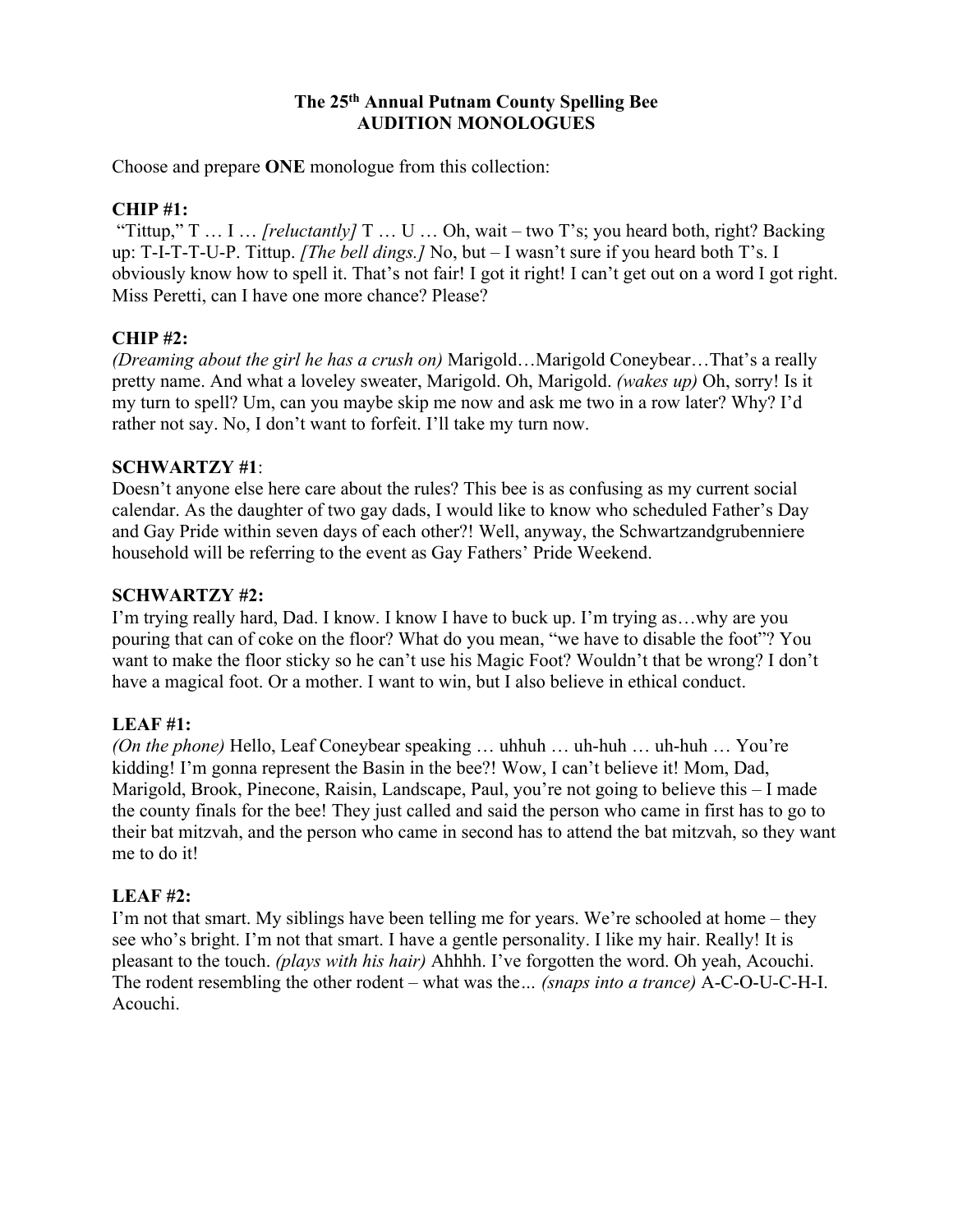### **BARFEE #1:**

See you next year. *[He is hit in the face with a package of peanut M&M's.]* Ouch! Those M&M's have peanuts in them! What are you, nuts? … Nuts! You threw the yellow ones! Will someone pick up the – *[wheezes]* I'm allergic to nuts! I can't be near the peanuts! You could be disqualified for that, if you hadn't already been eliminated! This is a bully-free zone!

## **BARFEE #2:**

My name is pronounced BarFAY. There is an accent ague. *(is given the word "Lugubrious" to spell)*

"Lugubrious". Yes, of course. Lugubrious. Meaning extremely sad and droopy. A topic I am all too familiar with. One moment please. Lugubrious. *(He spells out the word on the floor using his foot to create the letters as he spells.)* L-U-G-U- Lugu! B-R-I-O-U-S – Lugubrious.

# **MARCY #1:**

Is that you Jesus? Hi! How are you? Um, my prayer was for a more difficult word, but now that you're here, can I ask for something better? Jesus, I was wondering … what would happen if I didn't win today? What I mean is, would you be disappointed with me if I lost? You won't? You're saying it's up to me, then? *[beat]* "Camouflage," C-A-M … O-U … F-L-A … *[She makes the decision to throw the word, and as soon as she dares say the first incorrect letter, she takes more and more joy in getting it wrong.]* 

J … Z … H, "Camouflajzh!"

# **MARCY #2:**

I speak six languages. Every language easy as the recipe for making Jello-O. And I can say "hello" in at least seven more. I'm also a champion rugby player. Apparently I have the temperament. Yes, I score some goals. I don't like to brag, and I won't. Because I don't have to. Six lousy languages. And for my height, I'm the lightest of the girls in my class.

# **OLIVE #1:**

I'm thinking about does "flagellate" have one L or two – and also about how if you take the W of "answer" and the H in "ghost" and the extra A in "aardvark" and the T in "listen," you could keep saying "What?" but nobody would hear, 'cause the whole word would be silent. "Flagellate," F-L-A-G-E-L … L … A-T-E, "flagellate." Oh, excuse me, ma'am, could you not sit in that seat? I saved a chair for my dad in the third row on the aisle, and when he gets here, that's his chair.

# **OLIVE #2:**

I live in a house where there's an oversized dictionary that I read as a girl on the toilet. I love my dictionary! And I love the indented border. Yes, the words in the dictionary are the friends that I'll have forever, even more than the friends I have made in school. Oh, how I love my dictionary! *(pause)* Excuse me, ma'am? Could you not sit in that seat? I saved that chair for my dad. I also saved a chair for my mom, but it's merely symbolic. She's in an ashram. In India.